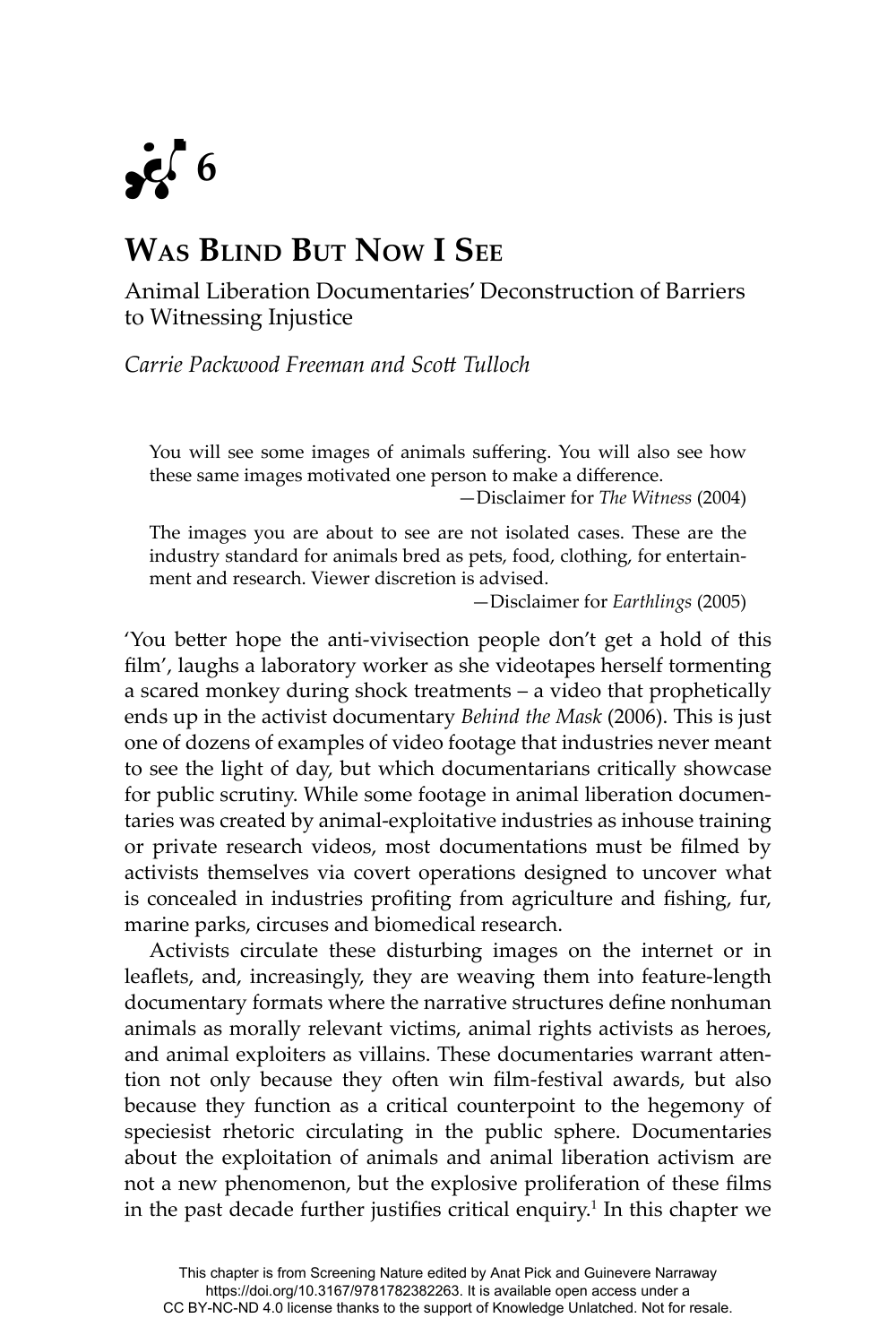analyse seven recent animal liberation documentaries, their use of undercover images, and their rhetorical function as social change advocacy. Utilising the power of nonfictional moving image, the seven documentaries introduced below challenge anthropocentrism by making nonhuman animals a central character and plot point, characterising their treatment (however legal) as criminally abusive.

The first three documentaries, *The Cove* (2009)*, Dealing Dogs* (2006) and *Fowl Play* (2009), all centre on activist undercover campaigns to document abuses of specific species: dolphins, dogs and hens, respectively. *The Cove,* 2009 Academy Award winner for best documentary, features dolphin-trainer-turned-activist Ric O'Barry's quest to stop the slaughter of dolphins in a cove in Taiji, Japan. In an 'Oceans 11' spy-adventure format, he and his volunteer team risk arrest setting up underwater cameras that successfully expose the slaughter. The HBO documentary *Dealing Dogs* follows 'Pete', an investigator for Last Chance for Animals, as he works incognito at an Arkansas kennel that sells dogs to research labs. His laborious attempts to visually record violations of the Animal Welfare Act culminate in the arrest of the nation's most notorious 'B-dealer' of randomly sourced dogs. *Fowl Play* focuses solely on rescuing egg-laying hens. Activists from Ohio's Mercy for Animals sneak onto egg factory farms at night to conduct open rescues (without concealing their identities), recording the miserable conditions, occasionally rescuing some hens from rubbish bins or manure pits, and gaining exposure for the footage in the news media and schools.

Human moral development is the theme of two 2004 Tribe of Heart documentaries by Jenny Stein: *The Witness* and *Peaceable Kingdom*. In *The Witness*, an unlikely animal rights activist, Eddie Lama, a Brooklyn metals contractor, narrates his personal journey from first cat-sitting for a girlfriend, to rescuing strays, going vegan and becoming an antifur activist, even outfitting his company vans with anti-fur banners and screens airing undercover fur footage that shocks passersby on Manhattan streets. *Peaceable Kingdom* talks with ex-farmers and farmed animal rescuers to examine America's disconnected and abusive relationship with animals used for food. The film features footage from stockyards, hatcheries, factory farms and slaughterhouses. The message is one of personal growth and redemption, as viewers meet farmers who have opened their hearts to befriend and protect the very animals they used to kill.

The last two films, *Behind the Mask* (2006) and *Earthlings* (2005), are comprehensive in terms of promoting protection for all animal species, with the former focusing on activists and the latter on the victims who inspire their commitment; both barrage the audience with fast-paced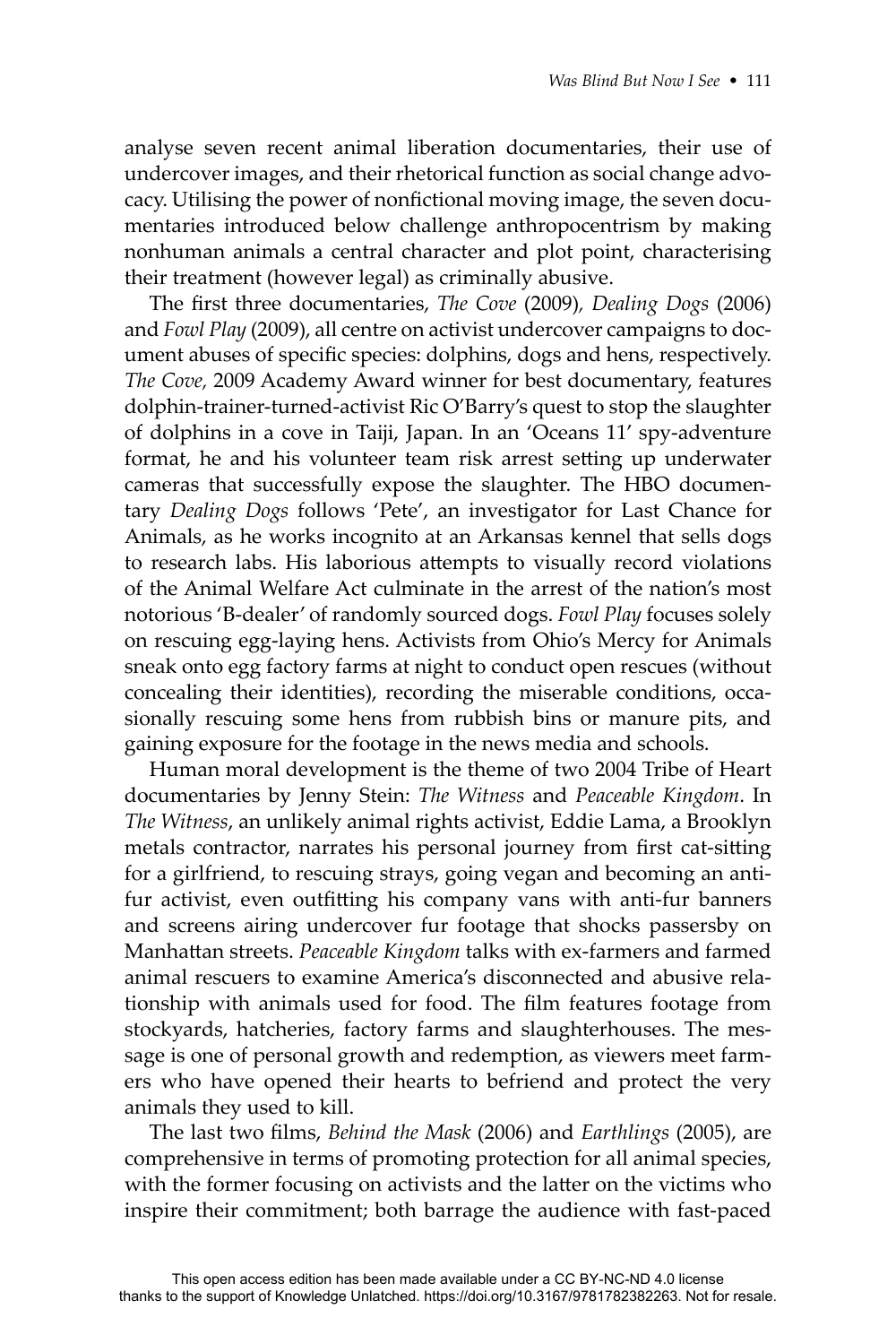montages of animal suffering designed to stir outrage and pity. *Behind the Mask* provides a sympathetic introduction to radical activists, such as those in the Animal Liberation Front (ALF), who don ski masks and risk arrest to liberate animals from labs and fur farms. The documentary's images fulfil one of ALF's guidelines: 'To reveal the atrocities committed against animals behind locked doors'. *Earthlings*' hard-hitting exposés on animals used for pets, food, clothes, entertainment and science 'demonstrates in five ways how animals have come to serve mankind', as explained by narrator and Oscar-winning actor Joaquin Phoenix. The beginning and ending actively promote animal rights and more ethical relations by emphasising the connection among all species as fellow earthlings.<sup>2</sup>

In the sections that follow we begin by explaining how this collection of animal liberation documentaries' prominent use of undercover footage functions as a reverse panopticon*,* where the underdog activists gain surveillance power over industry by shining the light of scrutiny on its actions – elevating the audience above the barriers to witness prisoner conditions. Barriers to seeing are not just material, however; they are also conceptual. The hegemony of humanism is a basis for justifying discrimination and exploitation of other animals. Consequently we also examine how and when the films deconstruct the problematic human/ animal dualism, promote animal rights ideology, and function as posthumanist cinema.<sup>3</sup> This form requires viewers to identify not only with activists as protagonists but also with nonhuman animals, and to disidentify with industry antagonists. The rhetorical construction of antagonisms in these films disrupts viewers' comfortable belief systems, and visuals of cruelty reveal a chasm between humanity's self-concept as humane and the brutal reality of our domination over other animals. Antagonisms function to create identity crises for viewers, which filmmakers hope viewers will resolve through moral development, mirroring that of the protagonists. Far from being objective narrators, these documentarians serve as critical rhetoricians who construct storylines that promote and legitimise animal rights activism by framing activists as freedom fighters protecting the innocent. This situates animal rights in the respected vein of civil rights, adding credibility to the animal cause and further bridging the human/animal divide.

## **The Power of Seeing (or Not Seeing)**

Indicative of the films' strategic function and form, there is fundamental power in what is (not) seen. Industries intentionally obscure animal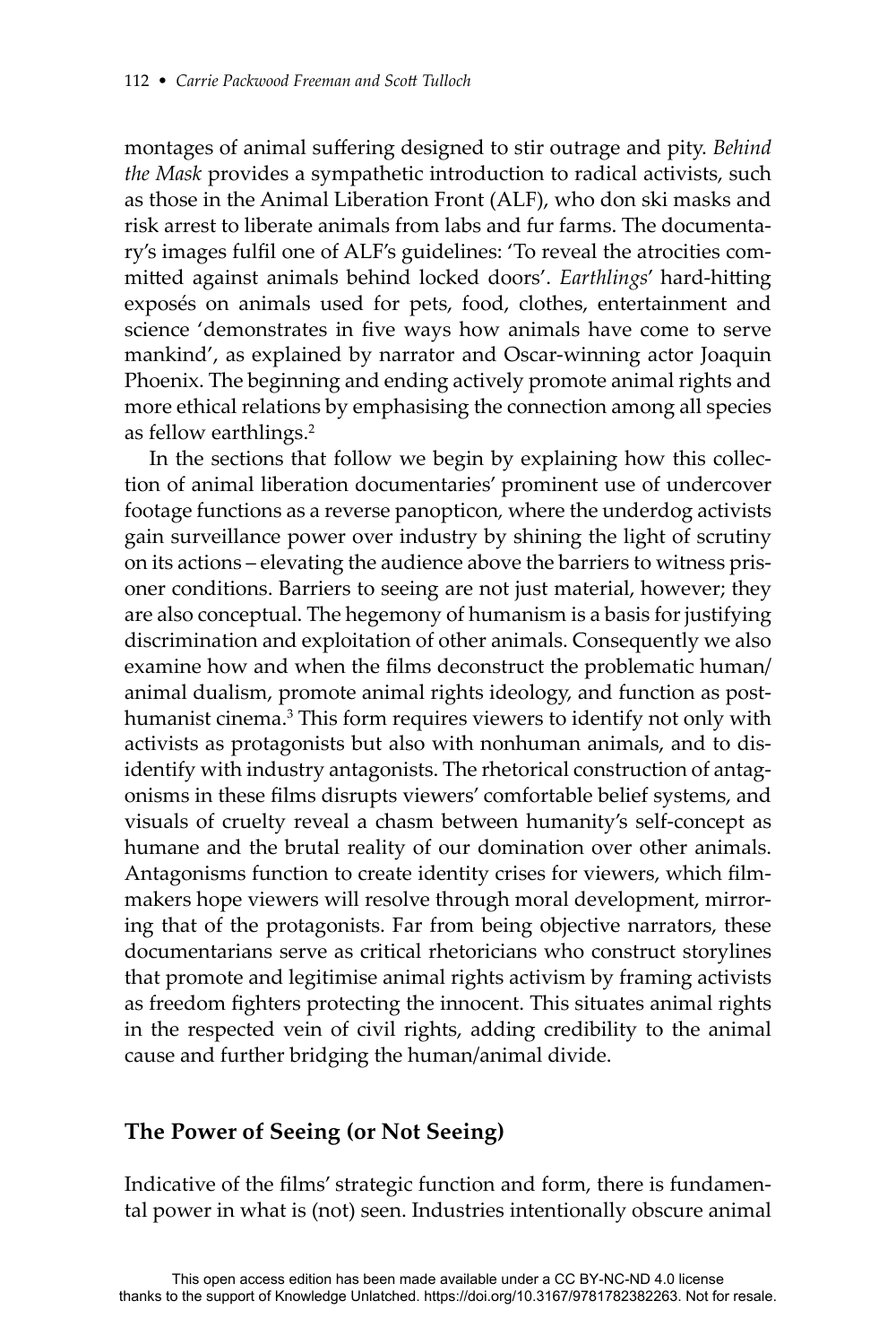suffering. There are material barriers, fences and buildings that prevent seeing, and animals are kept hidden in the dark by industry and governments that profit immensely from animal products. However, we would be in error to say that only powerful entities and material objects conceal industrial spaces of animal suffering from the public's view. Much of the public is complicit in the obstruction of these spaces, as psychological and emotional barriers serve to support self-deception. The public consumes animal products as well as innumerable products tested on animals in alarming proportions. These finished products, themselves void of visible suffering, are part of the core fabric of everyday life. But to see the blood and maltreatment these products inherently entail would be to furnish a painful dissonance with the comfort provided by these products in our lives. Thus, much of the public voluntarily opts out of seeing the industrial spaces of animal suffering (Joy 2010).

Animals are treated like raw materials and processed as manufactured commodities in post-industrial society. There is a confluence between industry's strategic obstruction and the public's blissful ignorance that leads John Berger (1980: 24) to claim: 'everywhere animals disappear'. There are, however, other forms of exploitation of animals that are extremely visible. Entertainment industries like circuses, rodeos, bullfighting and zoos rely on the animal being seen. However, these manufactured forms of visibility are compensatory, and such theatrical displays are further manifestations of how animals have been 'rendered absolutely marginal in society' (ibid.). In these forms of visibility the animal is reduced to a spectacle, an object subject to the human gaze and consumption. Liberation films run the risk of generating contrived displays of animals too. However, it is precisely the malign (in)visibility of the animal that adumbrates the radical potential of posthumanist films to render the nonhuman animal visible. By thrusting nonhuman animals onto the 'public screen' (Peeples and Deluca 2002), undercover footage functions to shatter obstructions and reconstitute the industrial spaces of animal suffering with glass walls. Films such as *The Cove*, *Dealing Dogs*, *Fowl Play* and *The Witness* all represent the extreme measures activists take to capture and disseminate moving images of the these spaces.

In *The Cove*, under the suspicious and watchful eye of Japanese and local officials, Ric O'Barry and his team plant cameras disguised as rocks and sensitive audio equipment positioned by world-class free divers to bring the images and squeals of dolphin slaughter to the public screen. Similarly, in *Dealing Dogs,* false identities, sophisticated phones and software to communicate with fellow activists, miniature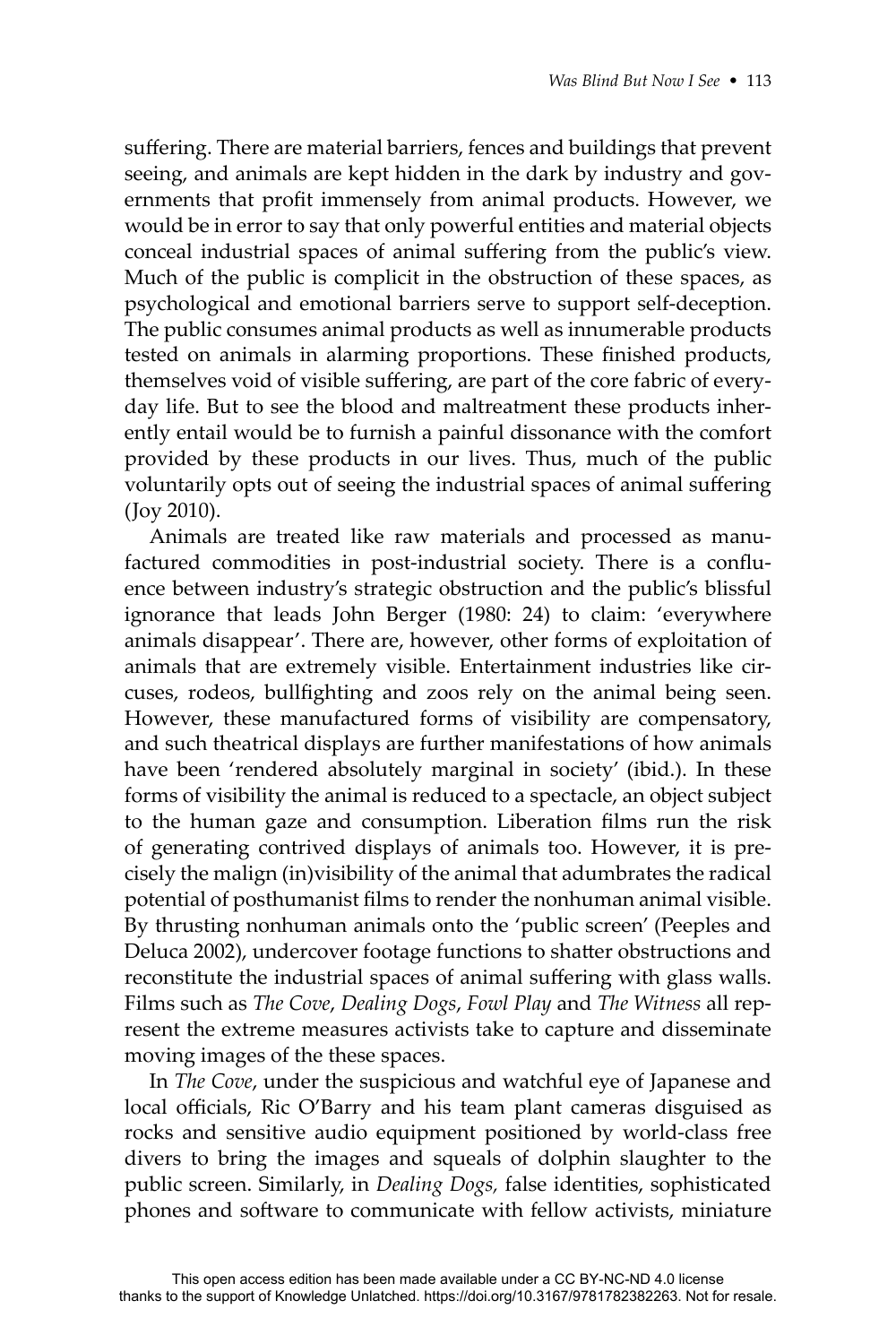cameras and microphones enable Pete to capture and relay footage of the horrendous conditions and illegal treatment of dogs at the kennel. Films such as *Fowl Play*, *The Witness, Behind the Mask* and *Peaceable Kingdom* present montages of undercover footage. Common among all the documentaries in our sample is a plethora of grainy, low-resolution images that typify undercover footage captured on concealed handheld cameras. The films are shaky, momentarily a piece of clothing or a body breaks into the frame, and dates and times often appear in the corner of the image. However, this quality, or lack thereof, does not detract from the films. As a semiotic encoding of authenticity, the low-tech style enhances their effect, serving as an unambiguous cue to viewers that the footage had to be captured undercover.

Further emphasising the importance of seeing, protagonists in *The Cove* and *The Witness* construct makeshift mobile audiovisual-display devices to publicly expose animal suffering. In *The Cove*, O'Barry straps a television to his body and walks into an International Whaling Commission meeting, strategically injecting brutal footage of fishermen spearing dolphins, and showcasing it to bureaucrats and members of the news media. Similar actions are taken in *The Witness* as Eddie Lama converts his van to display undercover footage of fur-industry spaces as he traverses Manhattan's crowded streets. If we follow through with the analogy of *The Witness*'s title, having witnessed the crime and violence committed against animals, the viewers are now expected to do something: report the crime, testify and seek justice on behalf of the victims.

The truth of a violent human–animal hierarchy is covered in dark recesses. Hence, seeing functions as a strategic resource for activists. Derrida (2002a: 372) recognises a strange power in seeing the animal (see us), contending that in this moment we are forced to cross the border and see 'the animal in me'. According to Derrida, by seeing 'the animal in me', we may recognise the artificial line society has constructed between human and animal and the violent subjection that anthropocentric subjectivity has enabled. These films direct a spotlight on the pervasive violence committed against animals. And, witnessing this treatment of the animal makes a mockery of our self-image as humane. Derrida suggests that violence against animals must and will change, particularly because the 'spectacle man creates for himself in his treatment of animals will become intolerable', due to the negative 'image of man it reflects back to him' (2004: 71–73).

Theoretical support for the presumed power of (not) seeing is buttressed in the corpus of Foucault, who was preoccupied with the practices of seeing. According to Foucault (1994: 107), it is through the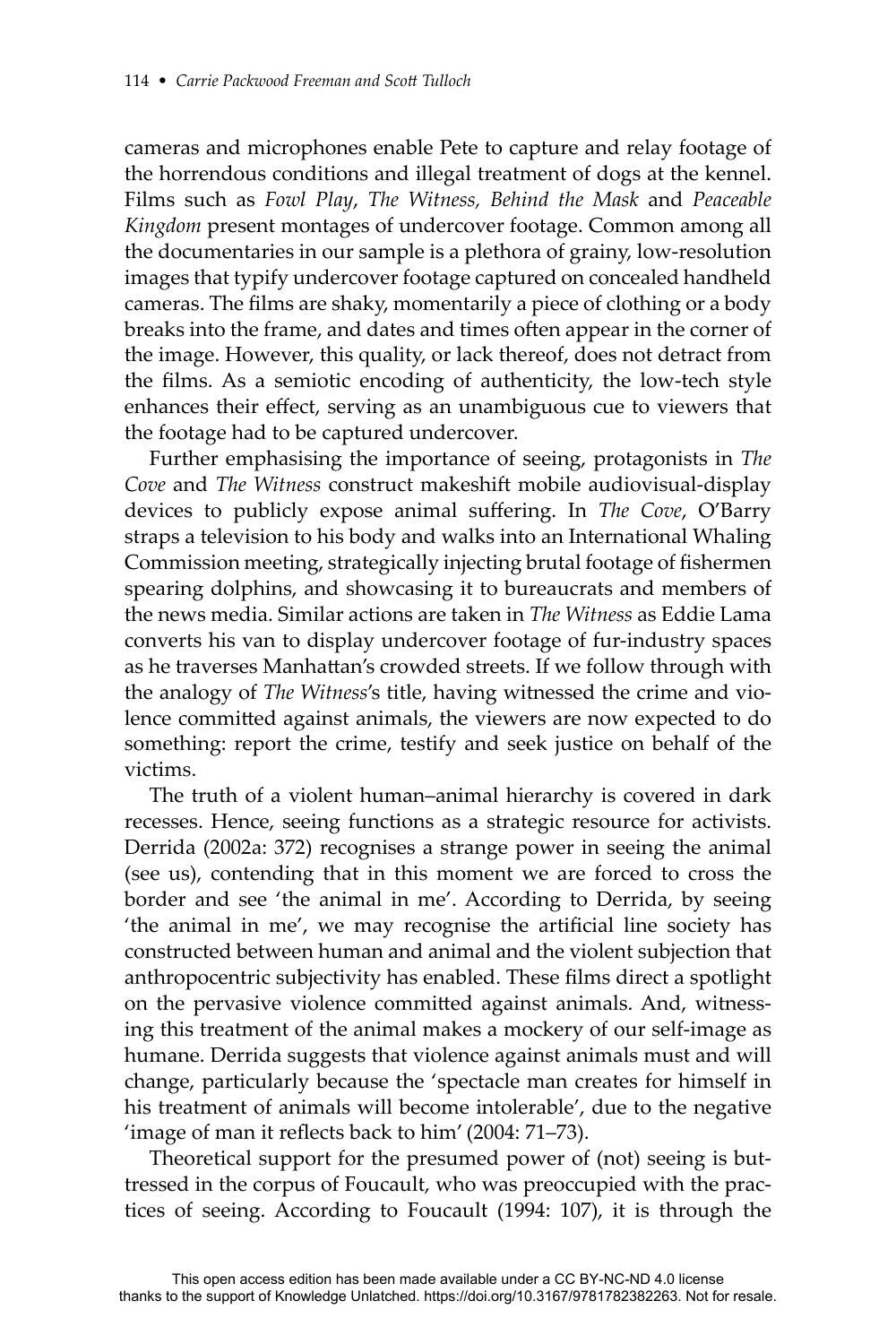gaze that clinicians of the nineteenth century accumulated knowledge, displacing religious doctrines and crude classificatory systems for medical diagnosis and treatment. In this moment of medical history, Foucault argues, seeing, speaking and knowing converge: 'The relation between the visible and the invisible – which is necessary to all concrete knowledge – changed its structure, revealing through the gaze and language what had previously been below and beyond their domain' (ibid.: xii). In relation to the undercover footage and films explored here, Foucault's case study of clinical medicine reveals the contingency between practices of seeing and the transformation of power, knowledge and truth regimes. The films in our sample generate discursive disruptions, including legislative amendments and the closure of spaces of animal suffering, such as the Martin Creek Kennel, which was closed down largely because of the undercover footage Pete captures and which *Dealing Dogs* further disseminates. The act of seeing (the previously unseen) spaces of industrial animal suffering is a precondition for the constitution of a broader public discourse and discursive transformations.

Foucault's relevance to the analysis at hand can be further extended through his theorisation of the relationship between seeing and power relations. Foucault (1995) references the panopticon, a space that enables hierarchical surveillance. The panopticon is a circular prison with a tower in the centre where anonymous observers may watch any prisoner at any time. However, the incarcerated can never tell whether they are being watched or not. The ceaseless potential of being seen, a sense of intense monitoring of bodily conduct, imposes self-discipline and rigid adherence to the expectations of behaviour. The panopticon can be extended to represent how power relations and the gaze function in other social contexts of the modern institution, such as the school, factory, etc.

These films take the form of a reverse panopticon. We add the preface 'reverse' for several reasons. First, as a subversive tactic, the reverse panopticon is divergent from the top-down hierarchical structure associated with the traditional panopticon. Through undercover footage, the marginalised ideology and discourse of animal rights asserts itself through the gaze and directly challenges the powerful and vested interests that activists oppose. The traditional panopticon is about maintenance of order and discipline; the reverse-panopticon form of these films aims at discursive disorder. While the traditional structure enables the privileged gaze of one or several individuals, the reverse panopticon undermines this privileged perspective, inviting all viewers willing to bear witness. Although much of the public still avoids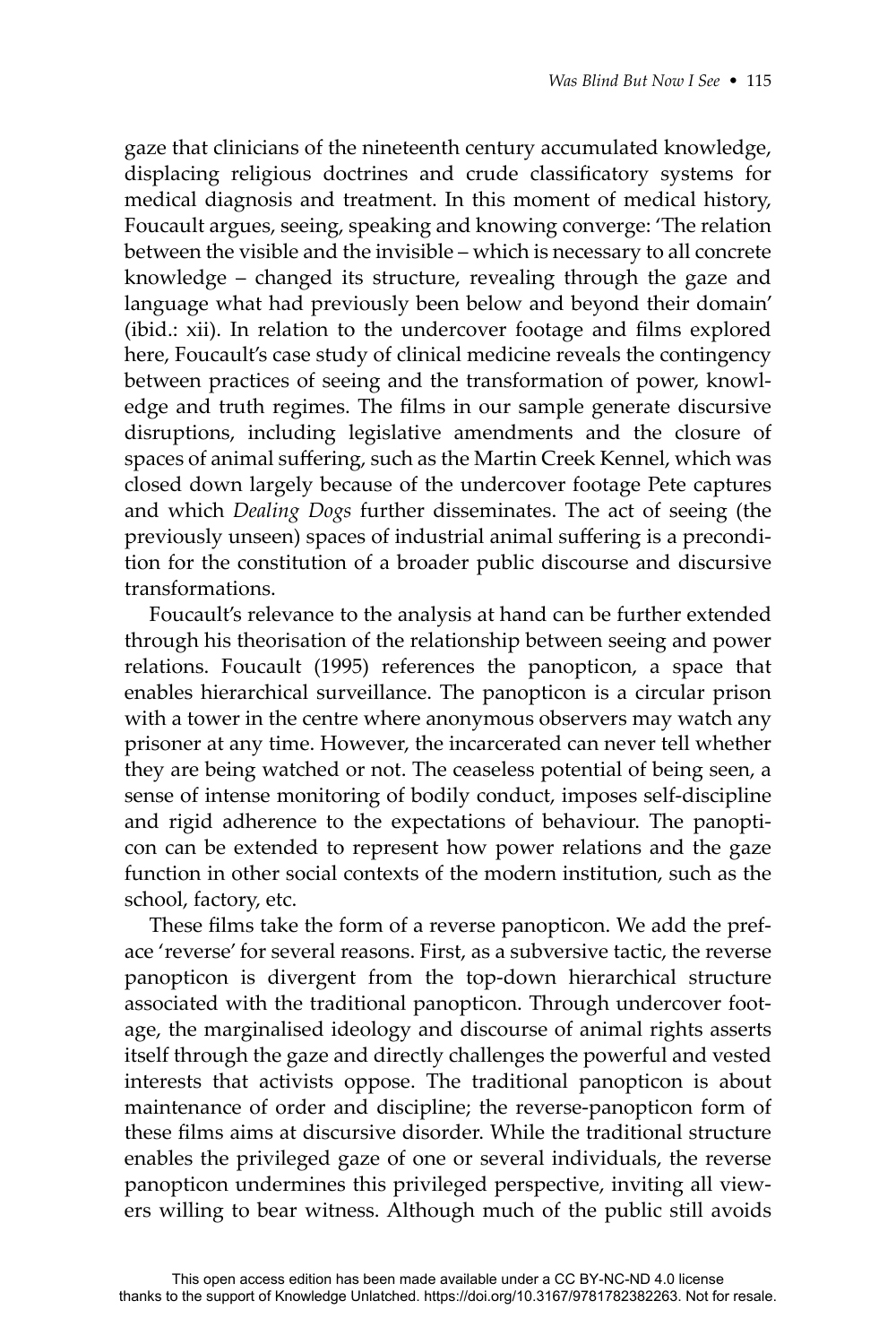these films, this form of surveillance power exponentially extends the vigilant gaze on violent practices.

The concept of a reverse panopticon does not ignore that undercover footage is difficult to obtain, or neglect that activists' surveillance is sporadic at best. Notions of a reverse panopticon revolve around these challenges and power differentials, as opposed to traditional notions of the panopticon where surveillance is unabated and relatively constant. However, even the irregular surveillance is enough to generate apprehension among exploitative industries about the anonymous and ceaseless potential of activists' undercover gaze.<sup>4</sup> The exposed images convey to actors in exploitative industries that they may always be watched, by anyone among them. There is unique power in the reverse panopticon as surveillance is decentralised, not emanating from a fixed location situated prominently in space as with the traditional form. While the traditional panopitcon is a defensive strategy, part of the calculated management of a power–knowledge regime, the reverse panopitcon is an offensive tactic by the marginal Other on enemy terrain (Certeau 1984: 36). Surveillance in the reverse panopticon is agile, multiple and amorphous. In each of these films protagonists are repeatedly interrogated as to whether they are undercover activists. Anyone new or unfamiliar in these violent industrial spaces cannot be trusted, a paranoia that is arguably a consequence of the reverse panopticon. The vantage of the reverse panopticon can loom anywhere, from the apparently loyal employee, or in the dark of night as activists with cameras slip in and out of facilities. With the proliferation and broader dissemination of undercover film that these documentaries permit, the uncertain threat and incessant fear of activists' surveillance may impose self-discipline and gradually alter the treatment of animals in these horrible spaces. However, the radical characteristics of these films are not limited to these elements and are expanded in the films' subversion of the human/animal dualism.

## **Animal Rights Ideology and Deconstruction of the Human/Animal Dualism**

To qualify as posthumanist cinema in the twenty-first century these documentaries must push beyond mainstream animal welfare views towards animal rights. To distinguish the two ideologies, animal welfare is largely limited to prohibiting 'wanton cruelty' or suffering in excess of what is 'necessary' while humans use other animals for human benefit (Francione and Garner 2010). Alternately, animal rights asks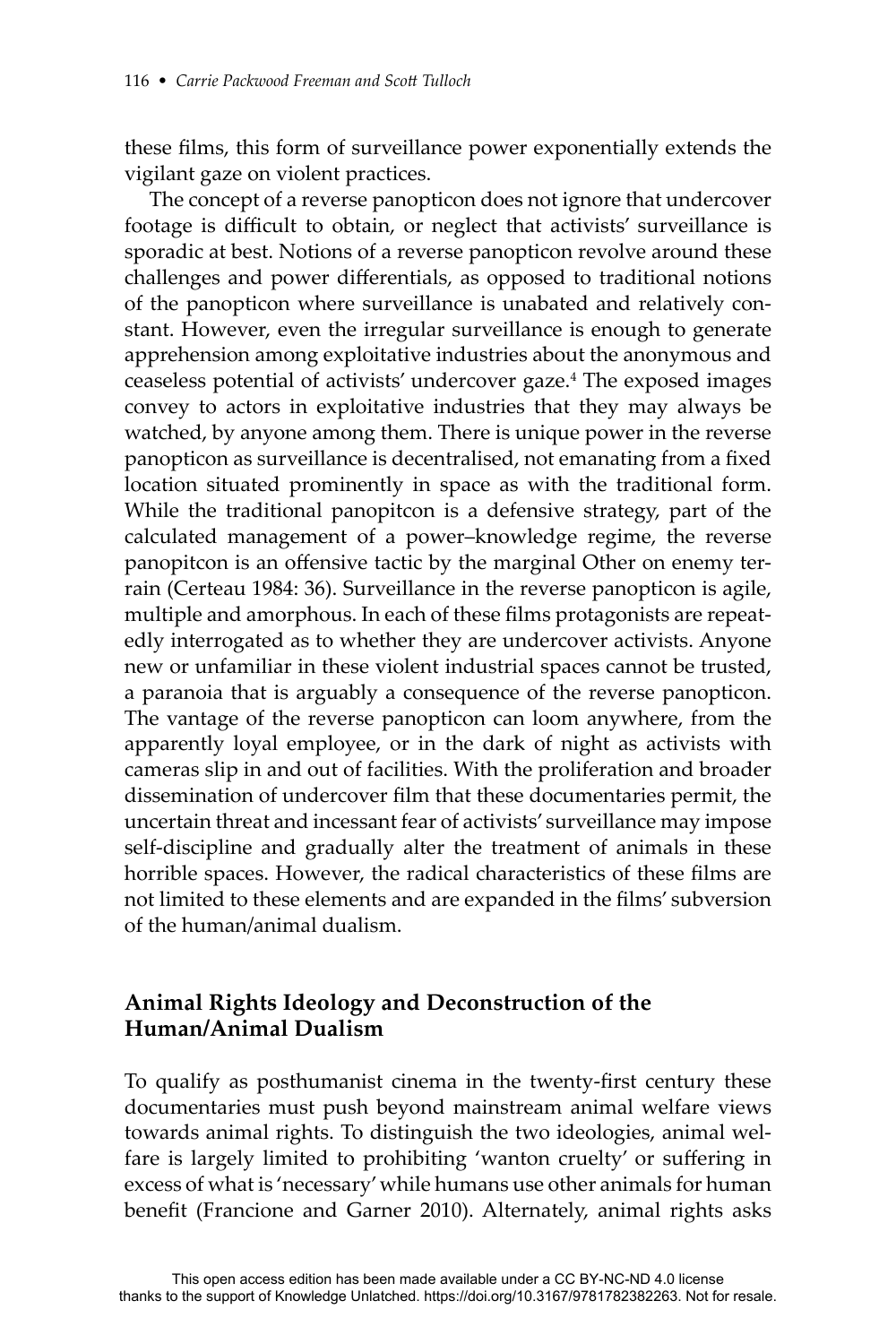that humans stop using and domesticating other animals (Regan 1983), legally categorise sentient nonhumans as individuals not property (Francione and Garner 2010) and combat species-based discrimination to fairly consider the interests of nonhuman animals (Singer 1990).

Animal rights principles challenge the human/animal dualism (Freeman 2010). From a Derridian standpoint, this binary does not merely represent a neutral categorisation but rather serves as a 'violent hierarchy' (Derrida 2002b: 41) where human dominates and is defined in opposition to the so-called animal. In support of deconstructing this discriminatory opposition, we examine how these films strike a balance between emphasising kinship and embracing difference among humans and other animals to avoid privileging only those animals that resemble humankind. Additionally, while these films frequently portray nonhumans as victims in need of human mercy and rescue, which could be construed as a patronising reinforcement of stewardship models that are more indicative of animal welfare than rights, we explore how they also enable animal agency, voice and dignity. Thus, we critically analyse how these films simultaneously shatter and reify human/animal dualisms.

In support of animal rights, our analysis reveals that all these documentaries honour the lives of featured animal species as inherently valuable sentient beings that should not be forced to suffer at the hands of humans, particularly in an industrial setting. The moral of most of these documentaries fits animal rights ideology in terms of discouraging the use of animals for food, clothes, science or entertainment. Industry's mistreatment and cruelty toward animals is constructed as the films' major conflict. Resolution comes primarily in terms of animal activists rescuing victims, but some films also ask viewers to play a role in resolving the conflict by eating vegan (*Peaceable Kingdom*, *Witness*, *Fowl Play*, *Earthlings*) or eschewing captive exhibits (*Cove*) and fur (*Witness*). Whenever an abolitionist solution is not clarified, the viewer may infer that tougher laws and regulation are an implied resolution.

In defining and promoting animal rights philosophy, *Earthlings* is the most explicit documentary, being the only one to use the word 'speciesism' or cite Singer's (1990) utilitarian principles according to which it is wrong to privilege the trivial interests of one's own species by sacrificing the major interests of another. Joaquin Phoenix's narration critiques humanity's power to dictate when and how domesticated animals will die and to force wild animals into permanent retreat, disregarding that 'they have the right to be here just as much as humans do'.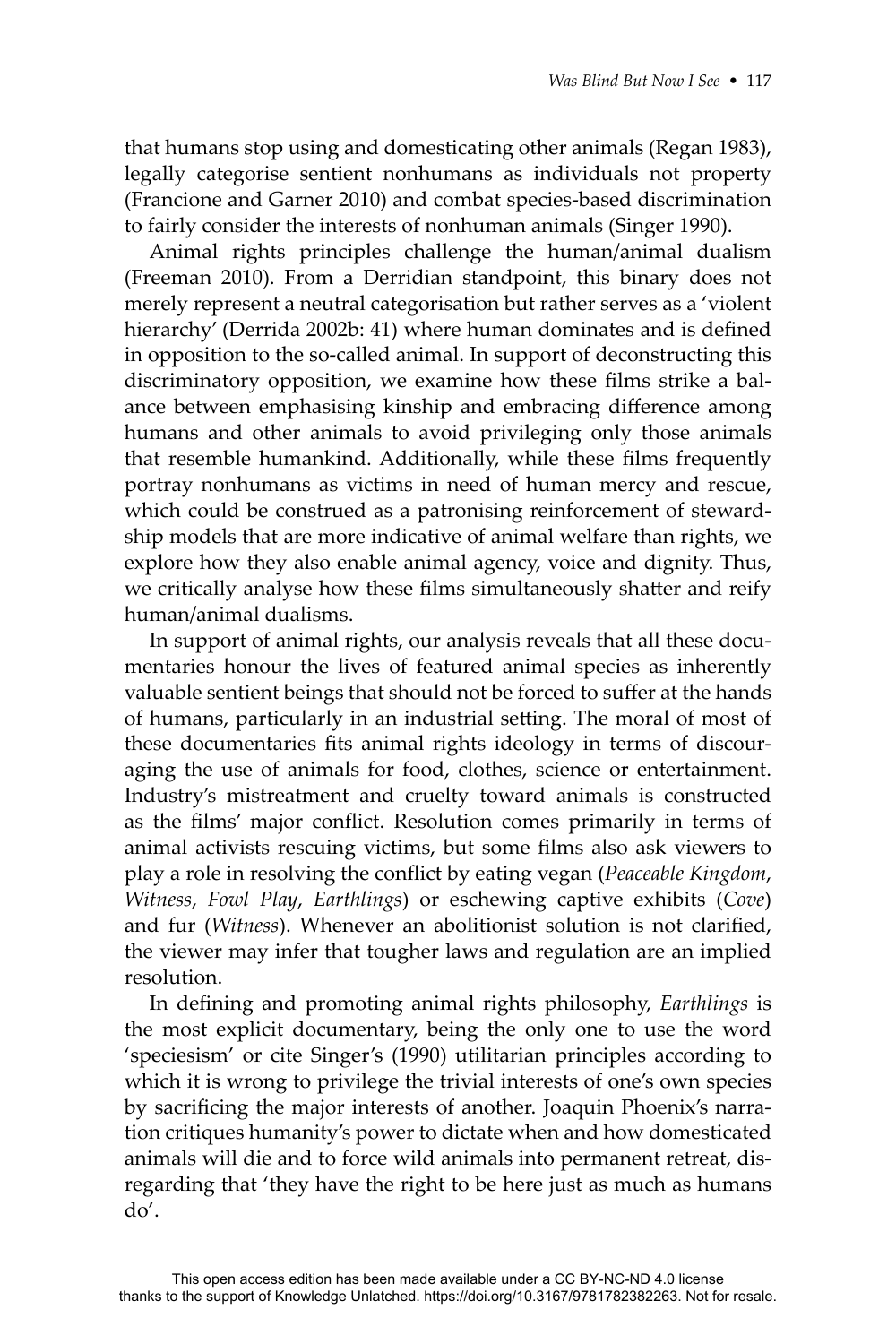*The Cove's* protagonist Ric O'Barry expresses a rights sentiment when he declares 'it's all about respect now, not exploitation'. The film emphasises dolphin freedom specifically, as O'Barry is shown liberating many from captivity. The documentary frames the taking of dolphins for entertainment or meat as kidnapping and murder rather than just a welfare issue. Viewers learn that O'Barry has sacrificed an opportunity to become a millionaire in the dolphin trade because he refuses to see them as tools for human amusement or profit. The advocacy for dolphin rights is overt, but the limitation of rights to cetaceans here, however appropriate to the narrative focus, may inadvertently have audiences questioning whether they have any obligations toward other species, such as non-mammals or those used for food. For example, fish are the most ignored species among the documentaries, despite their pervasive exploitation for food. When fish are featured, only in *Earthlings* and *The Cove*, they tend to be discussed in scientific terms, as members of ecologically vital species or as a food source, rather than as the sentient individuals that mammals or land animals are.<sup>5</sup>

The paradox for animal rights is that it needs to emphasise similarities between human and nonhuman animals in order to deconstruct the dualistic thinking that separates them, yet one must also respect the diversity found across the species spectrum (Freeman 2010). *Earthlings* strikes this balance saying, 'Beyond the many differences there is sameness', and *Behind the Mask* features Steven Best noting that humans do not have a licence for moral superiority, as nonhumans are superior in some capabilities and humans in others. To challenge the hierarchical human/animal dualism, one would expect to see direct comparisons between humans and other animals. While *Earthlings* uses the term 'nonhuman animal' several times, the dualistic terminology used by most documentaries fails to acknowledge humans' animality; consider the caption in *Behind the Mask* that reads 'no animals or people were hurt in this action'. Yet while most documentaries do not refer to humans as animals, many make the link by directly comparing the suffering and capabilities of nonhumans to those of humans. It is popular (*Behind the Mask*, *Fowl Play*, *Cove*) to have scientists and doctors bridge the species gap, presumably to add credibility by citing scientific evidence of nonhuman cognition or sentience. At other times the films make definitive statements, such as Phoenix in *Earthlings* emphasising the kinship between all animals as fellow earthlings and noting that, like humans, other animals are 'psychological centres of a life that is uniquely their own' and that 'they too are strong, intelligent, industrious, mobile and evolutional'.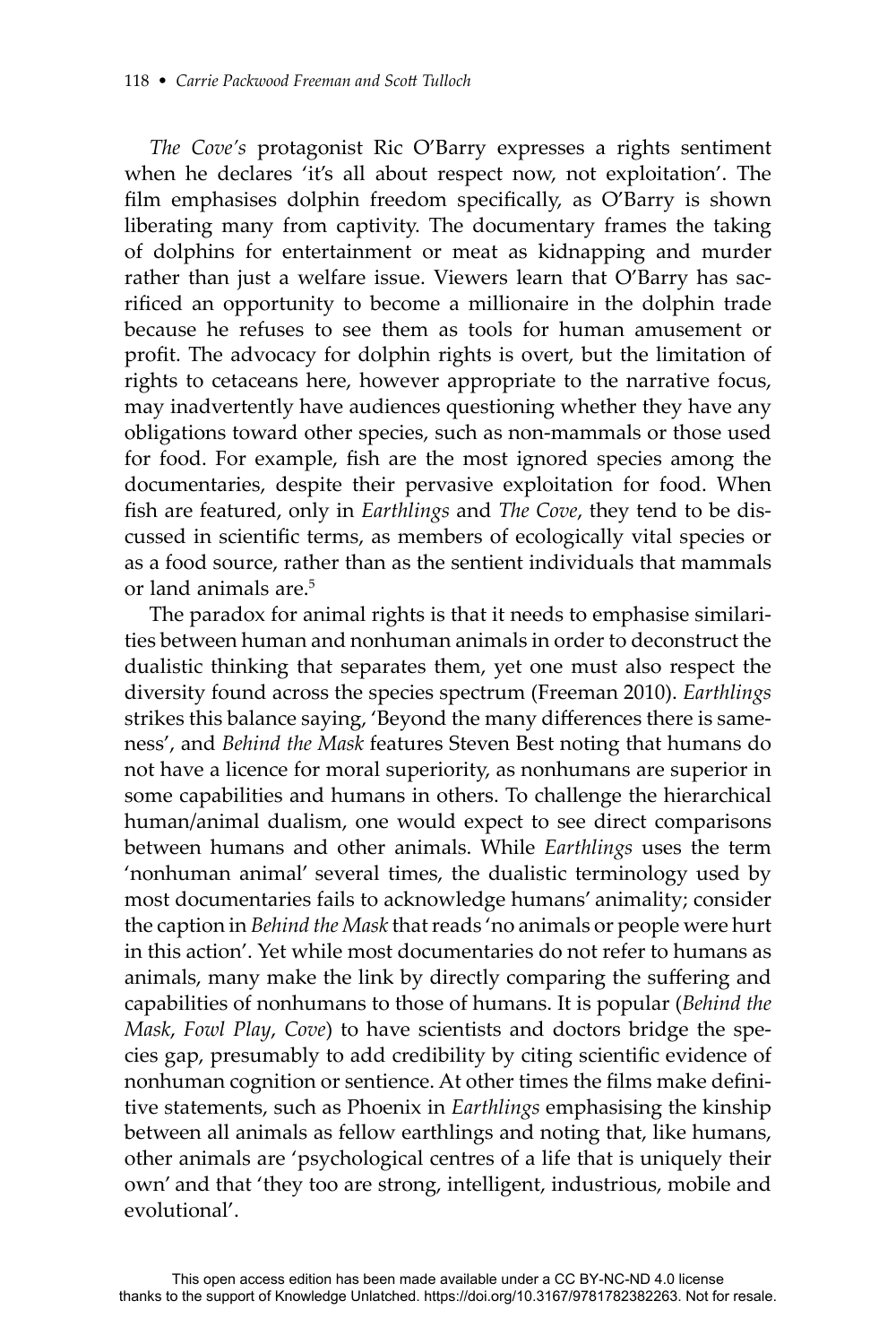*Earthlings* does not shy away from making an overt and often controversial comparison between the slaughter of humans and nonhumans, citing Isaac Bashevis Singer's quote comparing humans' treatment of other animals to the worst racist practices of the Nazis. *Earthlings* launches an additional direct attack on humanity's moral superiority by citing Mark Twain's quote that man is the most detestable species because he inflicts pain for sport – a sentiment bolstered by sadistic scenes of angry men beating animals in a variety of sports and industries, undermining notions of a humane civilisation.

Throughout *The Witness*, Eddie Lama stresses that the difference between humans and other animals is merely conceptual rather than real, implying speciesist prejudices can be unlearned. As a subtle way of comparing human and nonhuman animals, Lama occasionally employs ambiguous terms such as 'someone' or 'anyone' for subjects, to allow viewers to envision any sentient individual experiencing that scenario – human or nonhuman.

But even when documentaries avoid direct comparisons to humans, all seek to convince viewers that other animals have consciousness and sensitivity – in essence, agency. Viewers can then interpret animals' screams, confinement and wounds as indicative of physical and emotional pain. To emphasise the significance of nonhumans as some*one* and not some*thing*, films often feature rescued animals with names or mention them in the dedication or credits. Documentaries afford animals agency in terms of presuming they have a perspective and desire for a better, freer, more natural and familial existence for themselves. For example, *Witness* and *Earthlings* clarify that no animal would choose to be harmed or killed, and in *Peaceable Kingdom*, Lyman, a former rancher, says that no cow goes 'hippy skippy' to the slaughterhouse begging to be a burger. The scene in *Earthlings* where the elephant Tyke goes rogue at the circus, attacking her trainers and busting out of the gates, indicates she is exercising revenge on her oppressors and asserting her independence from tyranny, at least until men kill her in a torrent of bullets. Viewers also witness many instances across documentaries of animals vocally protesting and struggling to escape their confines, demonstrating their preference for freedom.

While animal rights ideology includes empathy and some notions of pity and mercy, the overriding value sought is respect. Respect comes with not only seeing others as conscious individuals capable of suffering, but conversely in seeing them as dignified, vibrant, independent survivors. Documentaries do this best when they show images of 'wild' or free animals enjoying their lives in a natural habitat. *Earthlings* features many wildlife scenes at the beginning and end, *Witness* does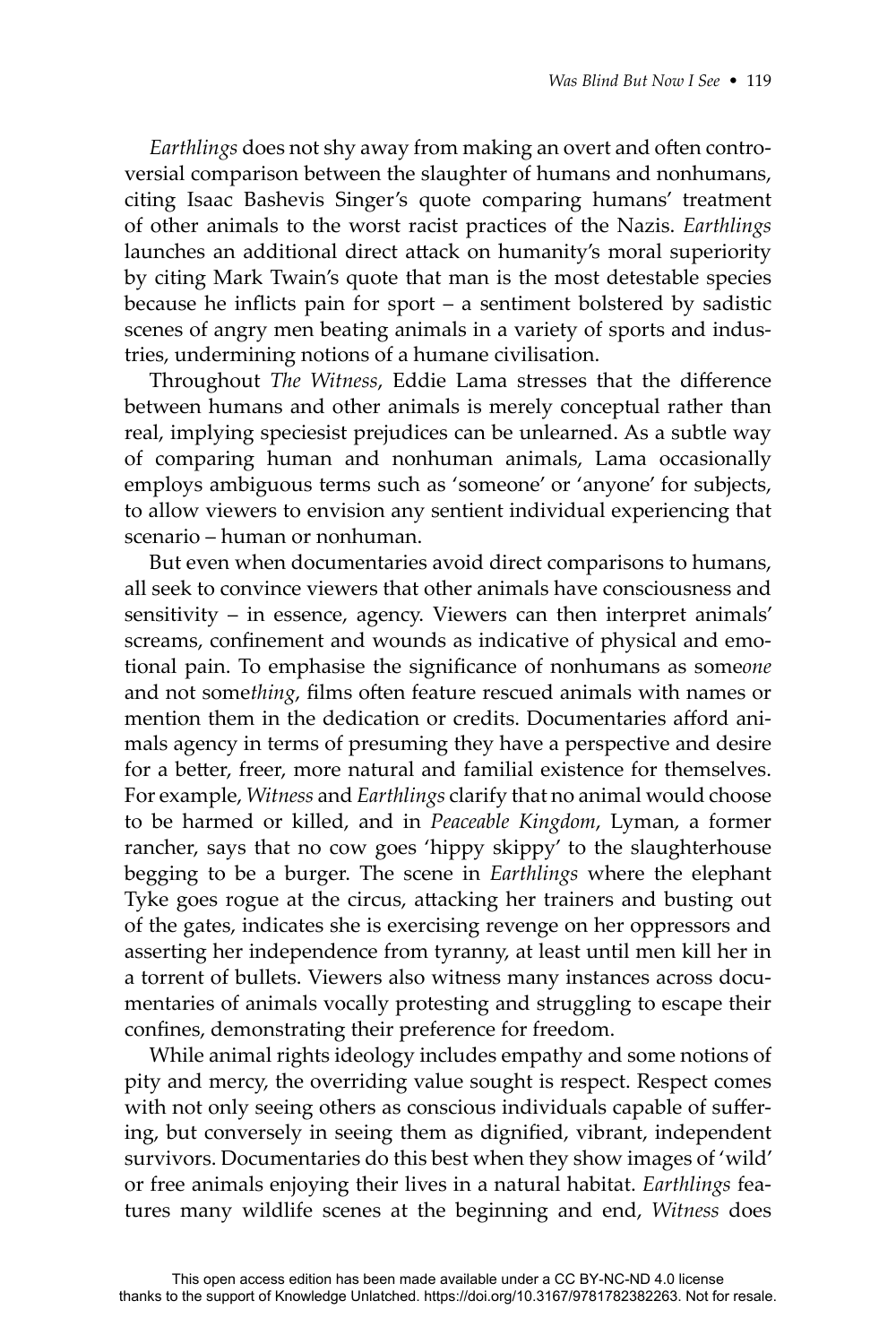so with fur-bearing animals, *Behind the Mask* does so with liberated beagles and bunnies, and *The Cove* with free-swimming dolphin and whale families – especially when activist Dave Rastovich describes how a dolphin saved his surfer friend from a shark attack, allowing the dolphin to be the hero and rescuer. *Earthlings* quotes Henry Beston saying that humans err when they view other animals as incomplete or underlings, as they are gifted, 'finished and complete', 'other nations caught within ourselves in a net of life and time'.

A vital part of affording animals respect, dignity and agency is to allow them a voice. While these documentaries are largely about humans enacting heroic rescues or experiencing moral development, the audio-visual medium offers opportunities for viewers to viscerally experience nonhuman communication, usually in the form of cries and struggles of protest, or gazes where fright, frustration or pain is written on their faces. *Earthlings* has viewers look into the soft and conscious eyes of a skinless fox, red and raw as a piece of meat, slowly expiring after her fur was ripped off. Akira Lippit (2000: 168–69) notes the power of the animal gaze to speak in terms of posing a nonverbal challenge to the human/animal dichotomy: 'the animal's pathic projection pierces the global divide, facilitating an encounter between the human and animal *topoi*', where their 'gaze exceeds the "thingness" of a nonhuman being and penetrates the human sphere'.

The notion of nonhuman animal voice is complicated by the fact that animals cannot vocalise in a human language; some film characters acknowledge this as putting animals at a disadvantage in terms of expressing their desires in a way that humans respect. In *The Witness*, Lama describes pigs as helpless because they cannot say 'please, please don't kill me and the kids for a pizza with sausage'. *Behind the Mask* shows activists speaking on behalf of animals by spray-painting a laboratory wall with the phrase: 'Experiment on yourself. We are free. The animals'. And the lead singer of Goldfinger sings songs from the nonhuman perspective saying 'Free me – I just want enough space to turn around' and 'I'm a happy dog, someone saved me today'. *The Cove* critiques the one-way human communication with dolphins, as we teach them sign language despite their lack of hands, instead of being humble enough to learn what they have to teach us about communication.

Because humans identify with storytelling, filmmakers utilise human spokespeople to give voice to other animals by narrating their stories. While the story of humans in the documentaries is a journey of moral development, the rescued nonhumans develop mainly in terms of becoming healthy and happy, making friends and showcasing their personality (a personality that reveals itself once they are freed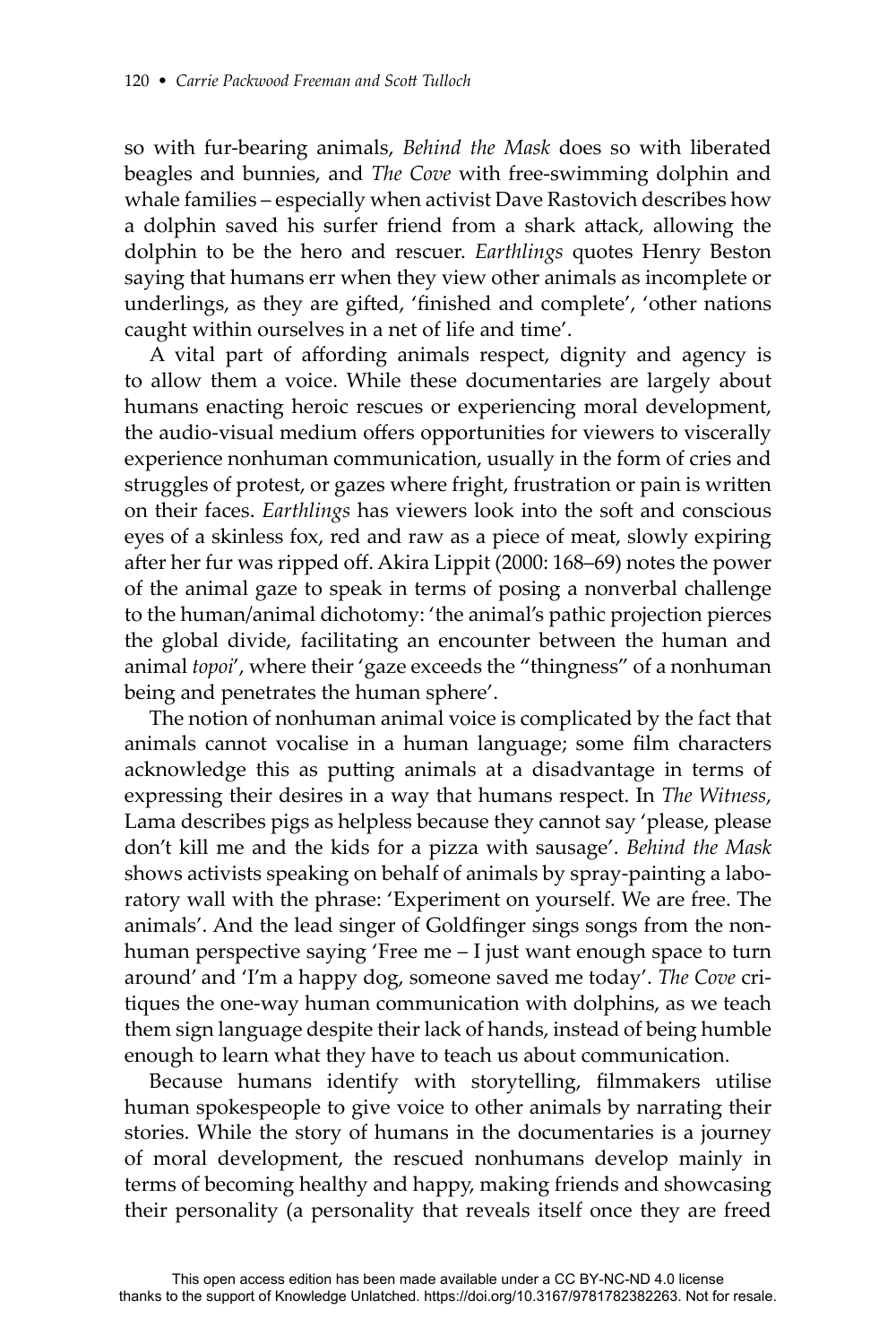from stressful, abusive conditions). *Peaceable Kingdom* tells the story of Snickers the cow and his mother, not just in terms of their rescue to Farm Sanctuary, but also in terms of how Snickers interacts with or 'rescues' Harold Brown, a former animal farmer. Recognising Brown, Snickers runs up and presses his nose into Brown's chest. Brown tears up as he explains 'he knew just where to hit me', meaning Snickers opened his heart to loving 'food' animals the same way that he loves dogs and cats. *Behind the Mask* features undercover lab worker Michelle Rokke choking up over her inability to save James, a primate with whom she had bonded through grooming and feeding until he lost trust in all humans, eventually being killed for product testing. And in *The Cove*, O'Barry describes how the dolphin Cathy, who played Flipper, chose to commit suicide via drowning after saying goodbye to him. These stories demonstrate agency, not just via the life choices made by these animals, but also in terms of their positive influence on their human friends.

Filmmakers recognise that it is not only the voices of the nonhumans which deserve foregrounding but also those of human activists working on their behalf, and the next section examines how filmmakers provide a supportive venue for the voices of animal activists who are otherwise marginalised in a commercially dominated public sphere.

## **Documentarian as Critical Rhetorician**

Unlike so-called objective journalism, the documentaries we explore are polemical and do not neutrally document activism. As the activists in the films advocate for animals, the filmmakers advocate for the activists as underdogs whose ideology society unfairly marginalises. By helping to frame activist image events, the filmmaker serves as a critical rhetorician. DeLuca (1999) suggests that critical rhetoricians function to: (1) legitimise activist actions; and (2) put activism in historical context in relation to other social justice movements. While DeLuca is primarily referring to scholars, the documentarians in our sample also fulfil this role as critic by strategically constructing preferred readings of the activism they document. Raymie McKerrow (1989: 91) also provides a fitting definition of critical rhetoric as a critique of domination with an emancipatory goal: 'a critical rhetoric seeks to unmask or demystify the discourse of power'. Activists and documentarians who produce image events demystify structures of power through their strategic use of the following rhetorical tactics: (1) antagonism – foregrounding moral inconsistencies, such as visually undermining the façade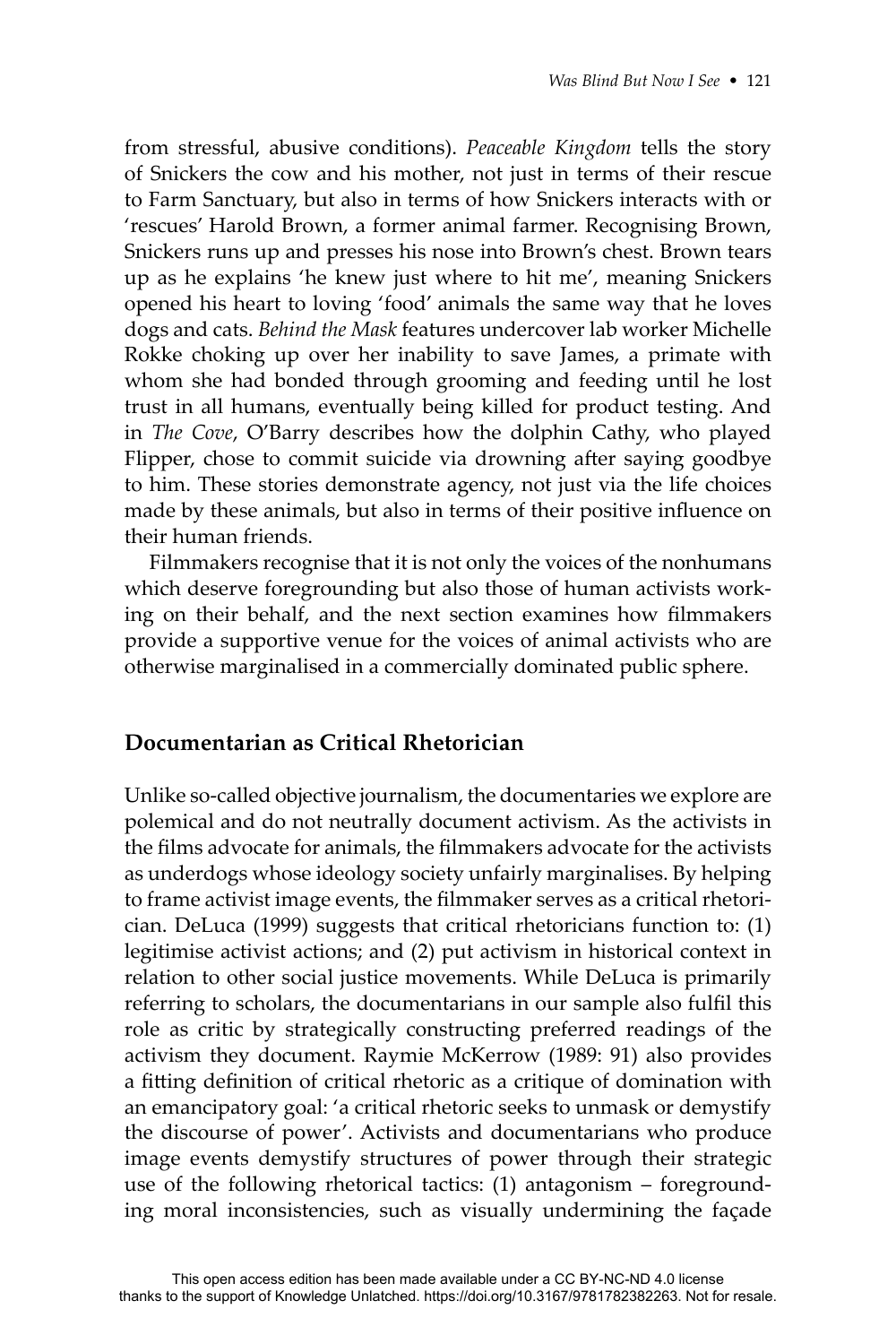of industrial and moral 'progress' by exposing its dirty and unjust foundations; and (2) (dis)identification – showing human protagonists siding with the nonhuman, placing themselves among those who are vulnerable and at risk from human antagonists (DeLuca 1999).

The films' most overt strategic deployment of antagonism is to prove the industrial and callous nature of any legally sanctioned business that views nonhumans as commodities for profit. This is accomplished through repeatedly showing the dingy, bloody, mechanistic, filthy, painful and unnatural conditions in which industries position animals. Industry workers are never shown being caring or affectionate, and the animals are never shown as vibrant, clean, healthy and happy (until they are rescued by activists). In line with the demystifying function of critical rhetoric, filmmakers juxtapose the dark side of industrial production with the industry's false-consciousness-inducing cheerful advertising, benign architecture and attractive products that consumers willingly purchase. Protagonist commentary suggests the public is unaware of the ugliness and cruelty, presuming laws protect animal welfare. Thus, the films attempt to reveal the antagonism between an inhumane reality and an omnipresent perception of a humane and civilised society.

Another major antagonism is humans' *self-conception* as humane while simultaneously supporting widespread unnecessary animal exploitation. Viewers are left to resolve the cognitive dissonance resulting from witnessing the brutality and injustice of a system they implicitly sanction as consumers and citizens. This assault on viewers' moral integrity is exacerbated by provocative questions about why it is acceptable to eat or mistreat certain animals when we would not approve the same mistreatment of a companion animal.

These antagonisms help build (dis)identification – a strong rhetorical technique where viewers are expected to identify with protagonists (human activists and nonhumans) while disidentifying with antagonists (industry management, its workers, and other abusive individuals). Documentarians construct narratives to have broad resonance and not just preach to the converted using insider language. These films' widely resonant narratives establish a probable subject position for their viewers: primarily American, probably meat-eaters, and concerned about animal welfare but not yet convinced about the necessity for an animal rights movement. As emancipatory critical rhetoric, documentaries seek to raise awareness so viewers experience, via antagonistic provocations, a change of heart about animal use, reconceiving it as a criminally unjust exploitation deserving of boycotts or government regulation. To avoid being labelled self-righteous elites, activists often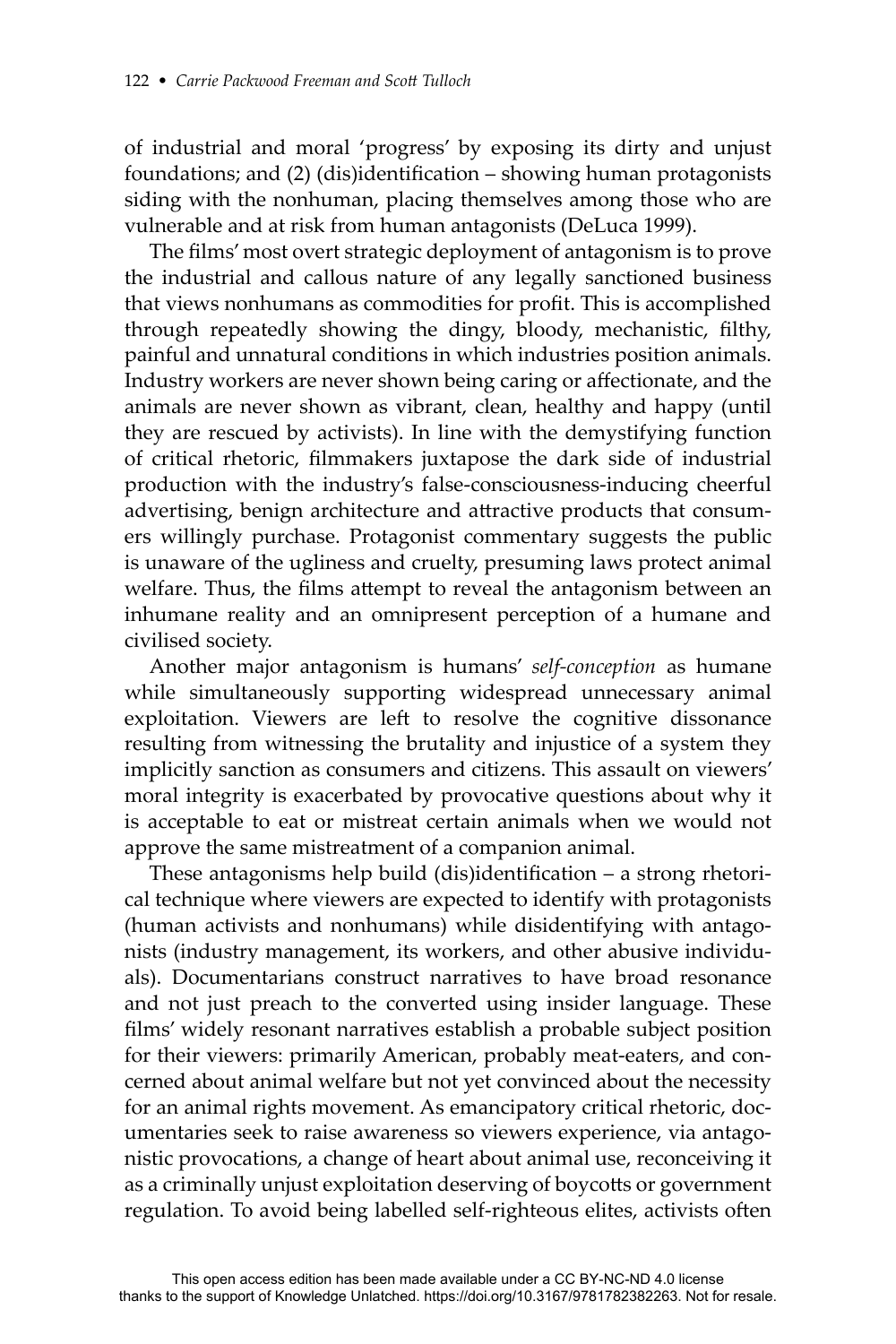express populist sentiment, drawing upon their own conventional roots (ex-meat-eaters from rural communities or tough streets) or concern for siding with the underdog. This fits strategic advice that social movements build unity through a collective identity that avoids being narrow or elitist (Tarrow 1998).

The documentarian justifies animal activism by linking it to historic actions to help human victims of injustice, adding credibility to animal rescues by framing activists as heroic, self-sacrificing freedom fighters in the familiar, culturally accepted vein of civil rights, abolitionism and women's rights. This tactic follows social movement scholar recommendations to lend familiarity to new ideas by linking them to iconic cultural figures defining moral progress (McAdam 1996; Tarrow 1998). *Behind the Mask* makes the most frequent comparisons between animal rights and human rights, referencing Martin Luther King, Harriet Tubman and Nelson Mandela. Rather than convincing viewers to change their view of nonhumans, *Behind the Mask* seeks to change impressions of imprisoned ALF activists, so animal exploiters are viewed as the real terrorists.

Despite the films' denigration of exploitative humans, they optimistically suggest that humans can change their oppressive ways, as racists and sexists have changed theirs over time. This offers hope that animal-loving humans can re-identify with humanity if they can get humankind to actually be kind, a notion especially expressed by rancher-turned-vegan Howard Lyman in *Peaceable Kingdom* with his reference to the reformed slave trader's lyrics in Amazing Grace, 'was blind but now I see'. Furthermore, *Earthling's* final message that 'we are all earthlings' optimistically promotes a universal identification with all living beings.

When protagonists in *The Witness, Peaceable Kingdom* and *The Cove* narrate their own transformation from animal-eaters, farmers, trainers or researchers, to newfound vegans and activists, this implies they share the common-sense pragmatism of 'regular' folks in the audience, as they were once just like them. Their journey of moral development models a path that viewers are implicitly encouraged to follow. Reformed farmers discuss how they once purposely disidentified with farmed animals so they could kill them, while allowing themselves to identify with dogs and cats. They now recognise they were denying their true and natural identification with cows, pigs and chickens based on peer pressure from the farming community. *Earthlings* is the most aggressive documentary in terms of asking people to see themselves as guilty parties, charging: 'Ignorance has prevailed so long because people do not want to find out the truth'. By highlighting antagonisms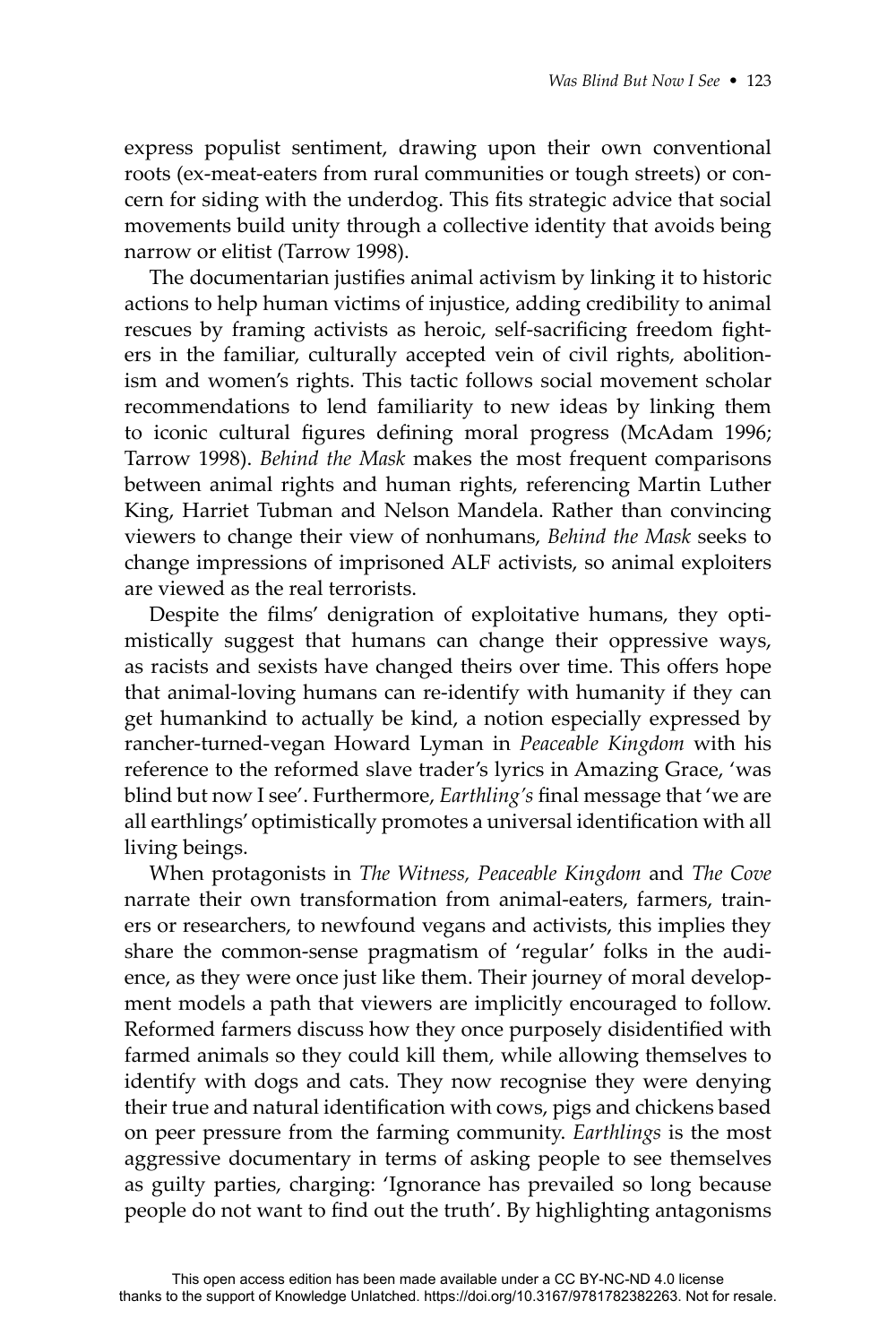over moral integrity, *Earthlings* asks viewers to identify their own guilt for complicity in aiding the documented animal exploitation, to end their state of denial and take accountability for what they have witnessed. This highlights these documentaries' normative nature, as their critical rhetoric prescribes hopeful alternatives for change (McKerrow 1989).

#### **Towards Posthumanist Ethics and Action**

The intensified frequency of posthumanist documentaries that feature undercover film of animals and activists counter their invisibility, and provide alternative narratives to the hegemonic discourses of postindustrial society and a commercialised public sphere. This chapter demonstrates that these documentaries serve several vital functions in the strategic arsenal of animal rights activists. Three specific functions of these films have been emphasised here, including: (1) thrusting clandestine spaces of animal cruelty onto the public screen and exerting a reverse-panopticon pressure on industries; (2) challenging the human/ animal dualism, the violent hierarchy it justifies, and the (imagined) humane self-image of society; and (3) serving as a critical rhetoric that constructs dissonance-producing antagonisms, (dis)identification, and legitimacy of the movement.

The potential power of posthumanist films and their functions should not be underestimated. However, nowhere in this chapter have we levelled claims that these films have precipitated a radical reordering of society or emancipation from a more powerful constellation of discourses that naturalise and obscure violence against animals. This chapter is not intended to be a romanticisation of these films and their social effects. We do, however, strongly contend that the films strive to propel the necessary preconditions for emancipatory social transformation: witnessing and acknowledging that injustice is being committed; challenging injustices by deconstructing powerful binaries, including their structural and linguistic manifestations; and critiquing injustices by demystifying the complex power relations they entail and positing alternative orders. Undercover footage and cinema offer a powerful vessel to fulfil these preconditions and are strategic resources for social movements.

So the old hymn goes, 'was blind, but now I see'. But, advocates of social change will aptly recognise this adage is incomplete. Beyond the broader proliferation of these images, beyond these preconditions for change (seeing, knowing, critiquing and the imagination of alternative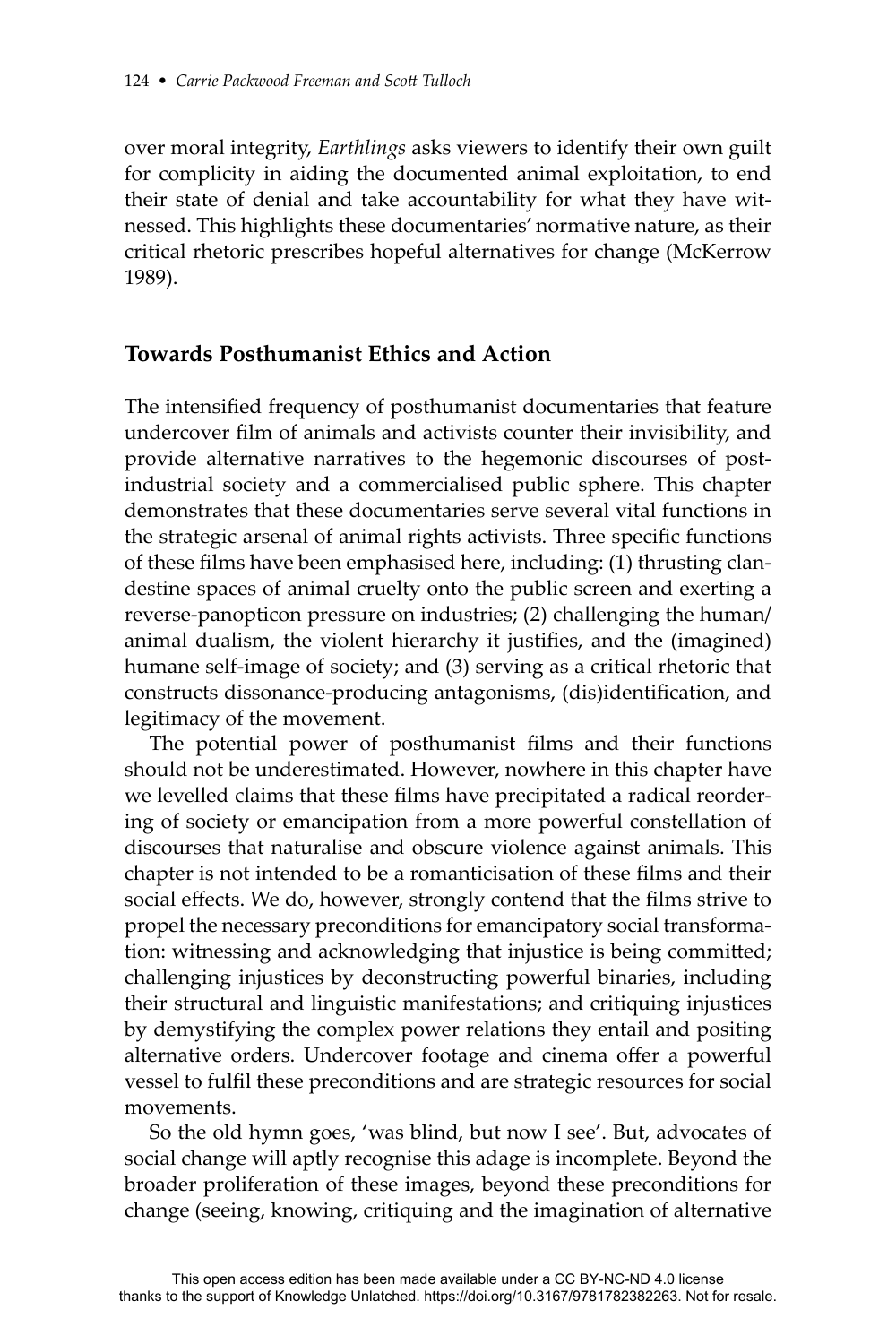social orders), a crucial question remains: What will actually galvanise the broad social action necessary to expansively alter discourse(s) and produce significant material transformations in space and the social order? Requisite to achieving these emancipatory ends is the construction and internalisation of a universal posthumanist ethics paired with sustained action. With the unabated use and abuse of animals, this utopia is distant, but not unreachable. There the proverb is revised, 'was blind, but I now I see, believe, and do'.

#### **Notes**

- 1 *The Animals Film* (1982) is evidence of the sustained presence of this documentary film genre and its tactical pertinence for animal rights and liberation activism.
- 2 On *Earthlings*, see also chapter 1 by Anat Pick in this volume.
- 3 We define posthumanism as a non-speciesist worldview envisioning the human animal as one animated, morally relevant subject among many who share a larger ecological community, where human interests do not automatically warrant privilege over the interests of other species.
- 4 In the U.S., industry fear of the activist gaze is evident in recent legislative efforts, the increased proposal of 'ag-gag laws' (Bittman 2011) designed to silence activists and reinforce barriers to seeing in states such as Iowa, Minnesota, and Florida. These laws would make it illegal to obtain and distribute video, audio recording or photography without farm owners' written consent.
- 5 The exception is the sport-fishing segment of *Earthlings* where Phoenix explains the fishes' complex nervous systems, comparing them to humans, while viewers witness a marlin suffocating and bleeding to death on a boat.

# **References**

- *The Animals Film*. 1982. [Film]. Directed by V. Schonfeld and M. Alaux. U.K.: Beyond the Frame.
- *Behind the Mask: The Story of People Who Risk Everything to Save Animals*. 2006. [Film]. Directed by S. Keith. U.S.A.: Uncaged Films.
- Berger, J. 1980. *About Looking*. New York: Pantheon Books.
- Bittman, M. 'Who Protects the Animals?' *The New York Times*, 26 April 2011. Retrieved 22 May 2011 from http://opinionator.blogs.nytimes. com/2011/04/26/who-protects-the-animals/
- Certeau, M. 1984. *The Practice of Everyday Life*. Berkeley, CA: University of California Press.
- *The Cove*. 2009. [Film]. Directed by L. Psihoyos. U.S.A.: Lionsgate.